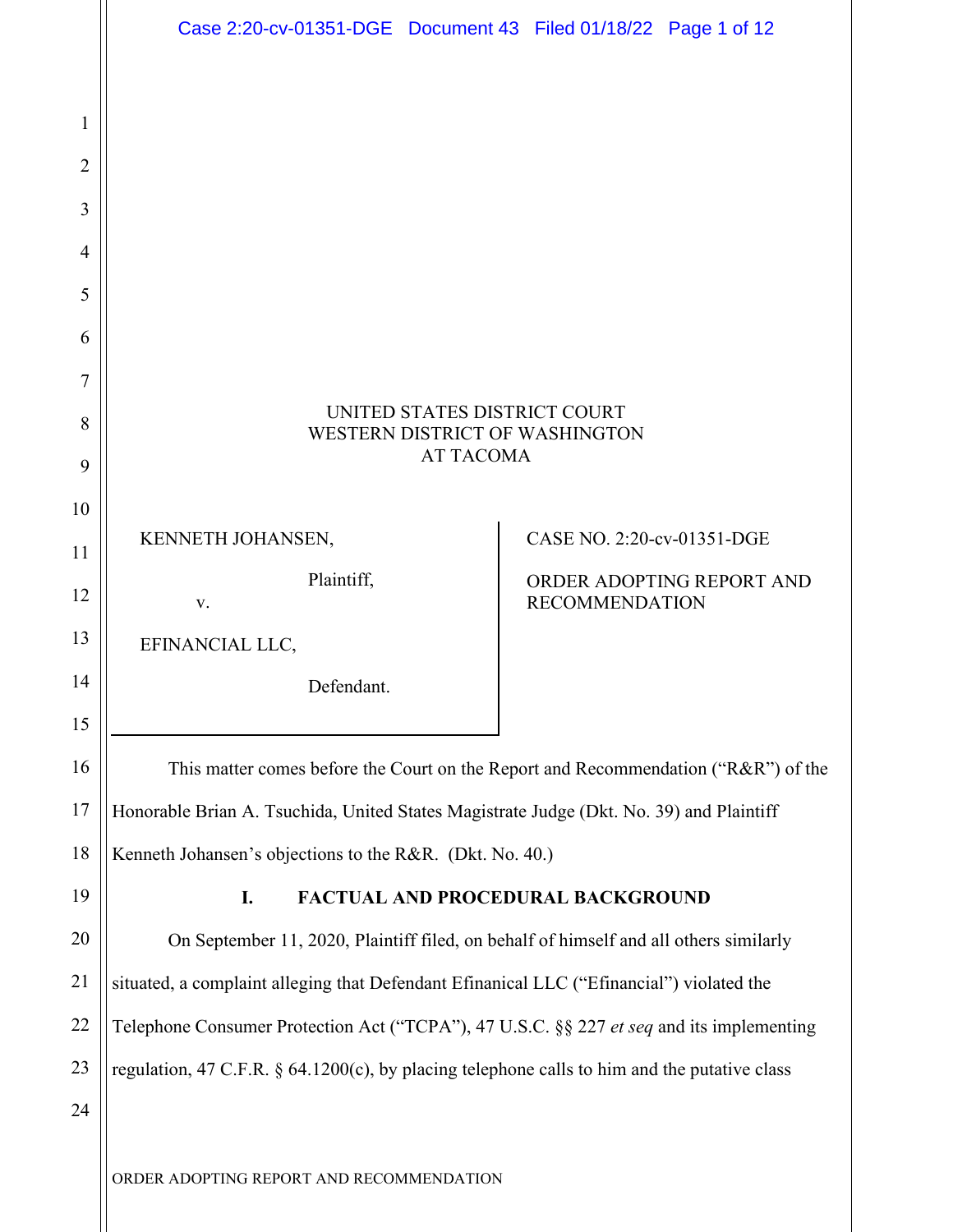1 2 members whose telephone numbers are on the National Do-Not-Call ("DNC") Registry. (Dkt. No. 1 at 1-8.)

On December 4, 2020, Judge Tsuchida issued an order limiting discovery initially to Plaintiff's individual claims as the most efficient and cost effective way of avoiding fees and costs associated with burdensome class discovery if Plaintiff's claims did not succeed. (Dkt. No. 21.) As such, Plaintiff's claim consists of two telephone calls Efinanical made to Plaintiff in April 2020, only one of which, the call made on April 7, 2020, could potentially subject Efinancial to liability under the TCPA. (Dkt. No. 39 at 1-2.)

On April 16, 2021, Defendant filed a motion for summary judgment seeking dismissal of these claims. (Dkt. No. 24.) On June 11, 2021, Judge Tsuchida issued the instant R&R, recommending that the Court grant Defendant's motion for summary judgment. (Dkt. No. 39.)

Plaintiff objected to the R&R. (Dkt. No. 40.) Plaintiff contends that Judge Tsuchida erred by concluding: (1) that Plaintiff consented to Defendant's call; (2) that Defendant had a reasonable basis to call Plaintiff; and (3) that Defendant was entitled to protection under the TCPA's safe harbor provision. (*Id*.) Defendant responded to Plaintiff's objections. (Dkt. No. 41.)

17

3

4

5

6

7

8

9

10

11

12

13

14

15

16

18

19

20

21

22

23

## **A. Basis for Defendant Contacting Plaintiff.**

On April 6, 2020, Efinancial received a request through its website for an insurance quote purportedly sent by Plaintiff. (Dkt. No. 25 at 4.) To submit a request for a life insurance quote on this website, the user must enter his or her first name, last name, gender, date of birth, zip code, phone number, and email address, and must also consent to be called and otherwise contacted by Efinancial. (*Id.* at 5.) Efinancial's website also automatically populates several fields in their online form for every customer who submits a life insurance request, including

24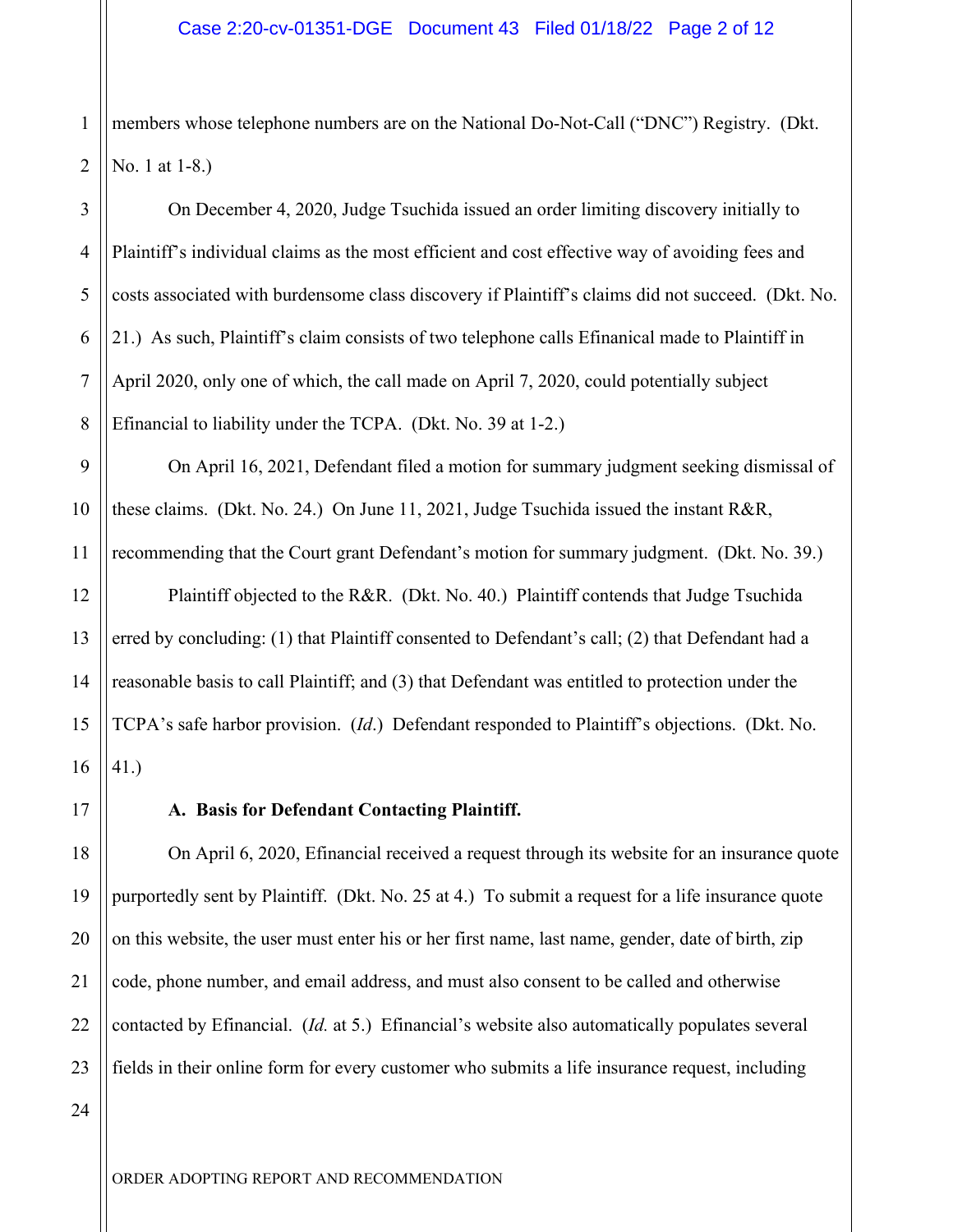### Case 2:20-cv-01351-DGE Document 43 Filed 01/18/22 Page 3 of 12

1 2 3 4 height, weight, tobacco use, term, and coverage; these fields are later adjusted by the Efinancial representative who speaks to the customer. (*Id.*) The person who submitted the request purporting to be Plaintiff consented to receive autodialed calls, prerecorded calls, emails, SMS messages, and MMS messages. (*Id*.)

After receiving this request, Efinancial placed two telephone calls to Plaintiff on April 6, 2020 and April 7, 2020. (*Id.* at 6.) Plaintiff did not answer when Efinancial called him on April  $6<sup>th</sup>$ . (*Id.*) On April 7<sup>th</sup>, Plaintiff answered and spoke to two Efinancial representatives. (*Id.*)

#### **B. Plaintiff's Participation in Phone Call.**

Plaintiff spoke with Efinancial's representatives for approximately 26 minutes, initially stating that he was concerned about covering expenses, "taking care of everything", and interested in \$50,000 of life insurance coverage. (Dkt. Nos. 25 at 6; 28-1 at 4-5.) During the call, Efinancial's representative asked Plaintiff a series of detailed questions about his criminal and medical history. (Dkt. No. 28-1 at 5-7.) Plaintiff answered all these questions, provided very specific and detailed health information, did not object to this line of questioning and did not contend that Efinancial did not have his consent to call him. (*Id*.; Dkt. No. 39 at 10-11.)

16 17 18 19 20 21 22 When Efinancial's representative asked for Plaintiff's driver's license number, Plaintiff began asking questions about her name, her telephone number, and the insurance company offering the quote, Fidelity Life. (Dkt. No. 28-1 at 8-10.) Plaintiff asked whether Efinancial's representative had heard of a company called Accuquote, told her that he was "concerned about the phone call" because his "number is on the do not call list", denied that he provided Efinancial consent to call him and questioned Efinancial's representative concerning how the company acquired his information. (*Id*.) At the end of the call, Efinancial's representative placed Plaintiff

24

23

5

6

7

8

9

10

11

12

13

14

15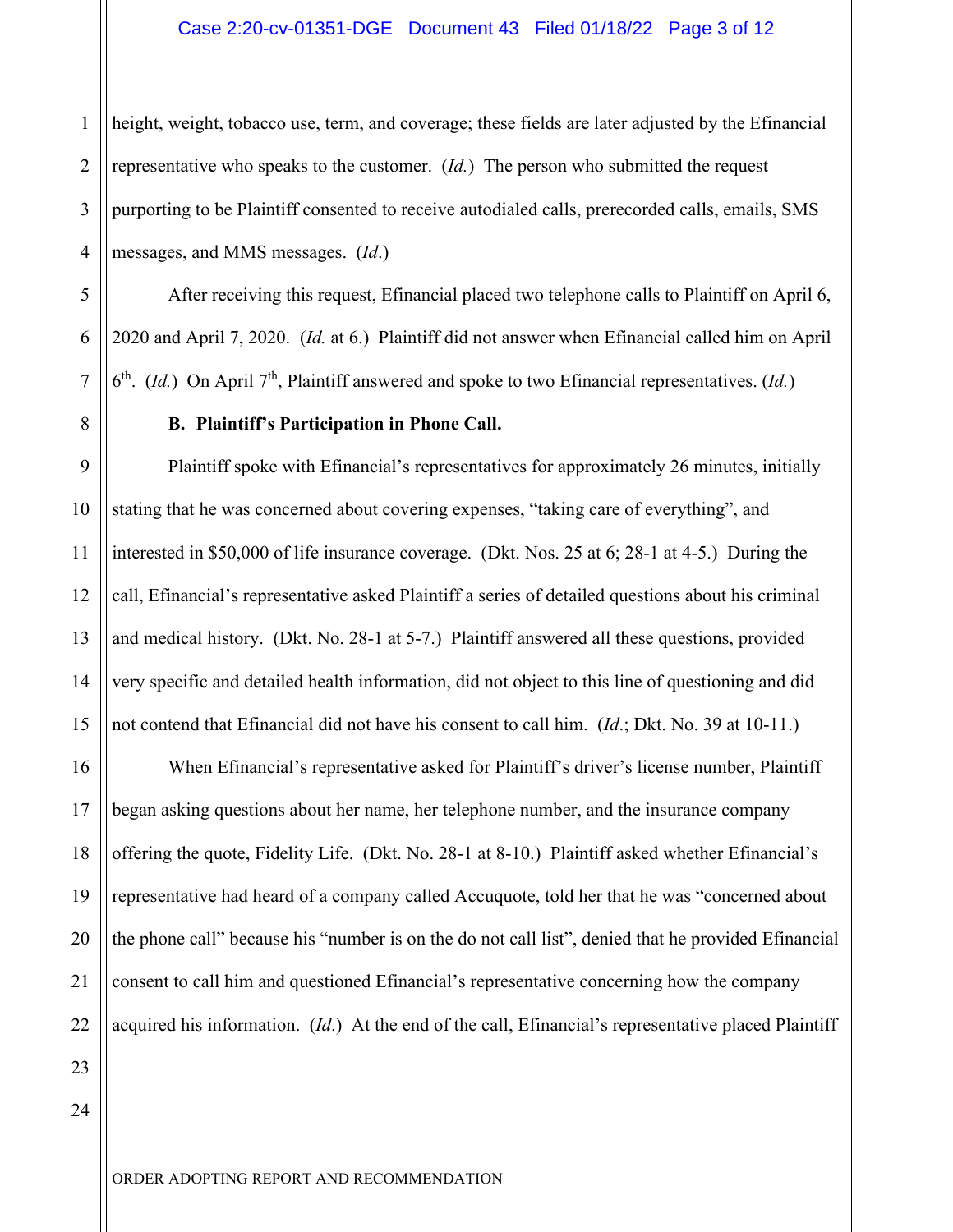1 2 on the company's Do Not Call list, and has not called Plaintiff since for purposes of providing a life insurance quote. (Dkt. Nos. 25 at 6; 28-1 at 10.)

3

4

5

6

### **C. Defendant's DNC Compliance Procedures.**

Defendant has submitted declarations from employees and training materials in support of its contention that it complies with the provisions of the TCPA and qualifies for protection under its safe harbor provision. (Dkt. Nos. 25-1 at 2-4; 25-4 at 2-27; 26 at 1-3; 27 at 1-4; 39 at 21-23.)

- 7
- 8

## **II. STANDARD OF REVIEW**

9 10 11 12 The district judge must determine de novo any part of the magistrate judge's disposition that has been properly objected to. The district judge may accept, reject, or modify the recommended disposition; receive further evidence; or return the matter to the magistrate judge with instructions. Fed. R. Civ. P. 72(b)(3).

13 14 15 16 17 18 19 On a motion for summary judgment, the court views the evidence and draws inferences in the light most favorable to the non-moving party. *Anderson*, 477 U.S. at 255; *Sullivan v. U.S. Dep't of the Navy*, 365 F.3d 827, 832 (9th Cir. 2004). The Court must draw all reasonable inferences in favor of the non-moving party. *See O'Melveny & Meyers*, 969 F.2d at 747, rev'd on other grounds, 512 U.S. 79 (1994). However, the nonmoving party must make a "sufficient showing on an essential element of her case with respect to which she has the burden of proof" to survive summary judgment. *Celotex Corp. v. Catrett*, 477 U.S. 317, 323 (1986).

While it is sufficient for the Plaintiff to establish that there is a genuine dispute concerning a material fact, once the moving party has carried its burden under Federal Rule of Civil Procedure 56 by establishing that there is no such dispute, the party opposing the motion

24

20

21

22

23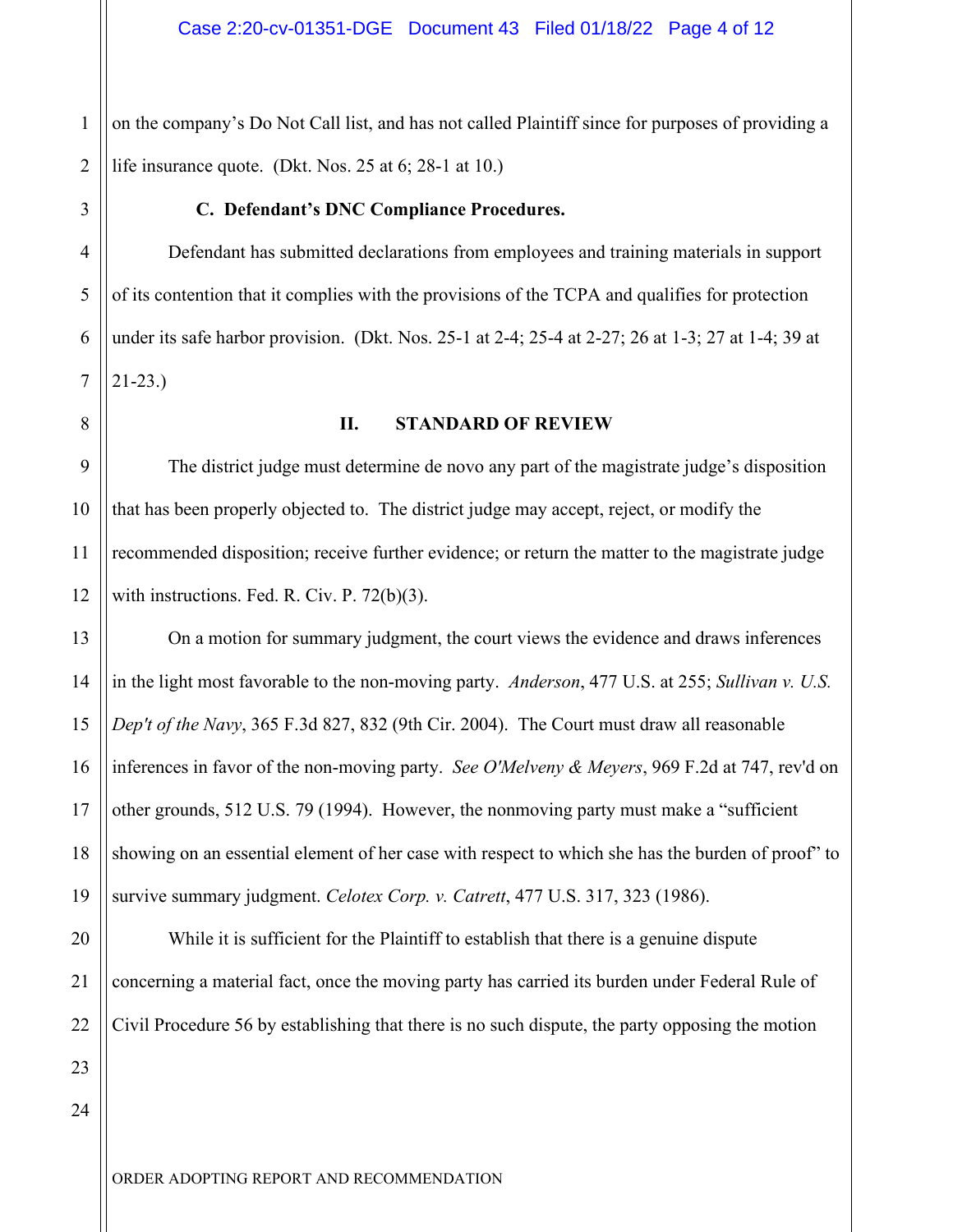1 2 "must do more than simply show that there is some metaphysical doubt as to the material facts." *Matsushita Elec. Indus. Co. v. Zenith Radio*, 475 U.S. 574, 586 (1986).

The opposing party cannot rest solely on her pleadings but must produce significant, probative evidence in the form of affidavits, and/or admissible discovery material that would allow a reasonable jury to find in her favor. *Id.* at n.11; *Anderson v. Liberty Lobby, Inc*., 477 U.S. 242, 249-50 (1986). The nonmoving party "must produce at least some 'significant probative evidence tending to support the complaint.'" *(Id.); see also California Architectural Building Products, Inc. v. Franciscan Ceramics, Inc.,* 818 F.2d 1466, 1468 (9th Cir. 1987) ("No longer can it be argued that any disagreement about a material issue of fact precludes the use of summary judgment.").

### **III. DISCUSSION**

Passed by Congress in response to consumer complaints about abuses of telephone technology by telemarketers, the TCPA creates a cause of action for a person who receives more than one telephone call within a 12-month period in violation of the corresponding regulation. *Mims v. Arrow Fin. Servs., LLC*, 565 U.S. 368, 371-72 (2012); 47 U.S.C. § 227(c). The regulation prohibits telephone solicitations to residential telephone subscribers who have registered their phone numbers on the National DNC Registry. 47 C.F.R. § 64.1200(c)(2).

# **A. A Reasonable Jury Would Find The Call Was Consented To and That Efinancial Had a Basis to Call Plaintiff.**

Even if a telephone subscriber has registered his telephone number on the DNC, the caller will not be subject to liability if it first obtained "the subscriber's prior express invitation or permission" that is "evidenced by a signed, written agreement between the consumer and seller which states that the consumer agrees to be contacted by this seller and includes the telephone number to which the calls may be placed." 47 C.F.R.  $\S$  64.1200(c)(2)(ii). "The plain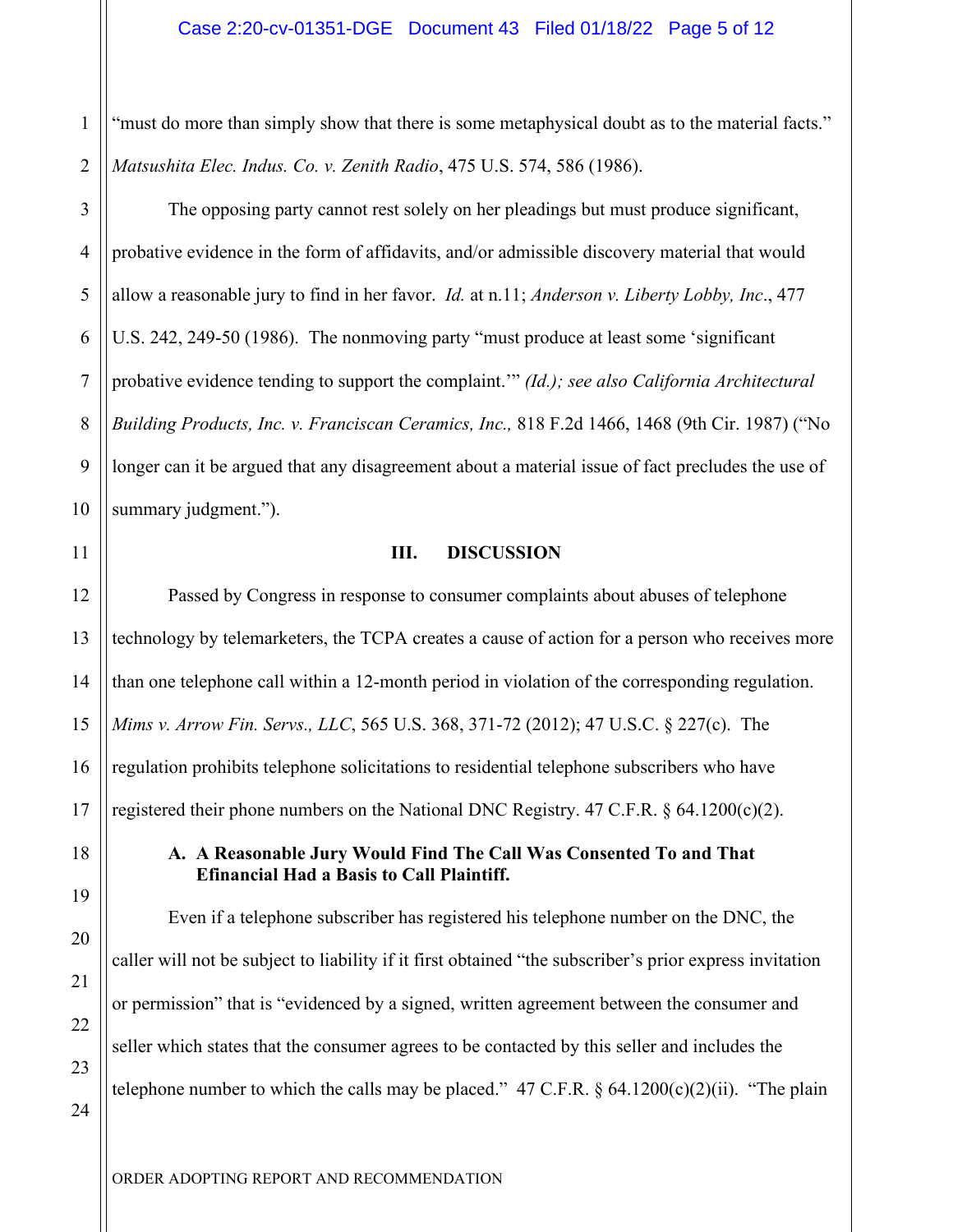1 2 3 language of the TCPA shows that 'express consent' and 'express invitation or permission' are interchangeable." *Physicians Healthsource, Inc. v. Cephalon, Inc*., 954 F.3d 615, 621 (3d Cir. 2020).

4 8 10 The FCC has determined that the "signed, written agreement" requirement may be fulfilled by submission of a website form. *See* Rules & Regulations Implementing the TCPA of 1991, C.G. Dkt. No. 02-278, Report and Order, 27 FCC Rcd 1830, 1844 (2012). Applying this guidance, courts have found that a person can provide prior express permission by submitting a web form with personal information when the web form includes a notice that the person agrees to be contacted. *Morris v. Modernize, Inc*., No. AU-17-CA-00963-SS, 2018 WL 7076744, at \*6- 8 (W.D. Tex. Sept. 27, 2018).

11 12 13 14 15 16 17 18 19 Here, Efinancial produced credible evidence supporting the conclusion the call was consented to and that Efinancial had a reasonable basis to call Plaintiff. First, the undisputed evidence established that Efinancial received Plaintiff's name and telephone number from a submission on Efinancial's website, and that the notice on this website, which is directly below the button used to submit information, clearly states that by submitting information to request a life insurance quote, the person "consent[s] to receive offers of insurance from Efinancial, LLC at the . . . telephone numbers you provided . . ." (Dkt. Nos. 25 at 5; 39 at 14.) The submission received by Efinancial includes data indicating consent to be called, emailed, and to receive SMS and MMS messages was provided. (*Id.*)

20 21 22 23 Second, it is undisputed that Plaintiff actively provided information necessary to obtain an insurance quote. An Efinancial representative initiated the call, immediately identified himself, stated that the call was in response to a request Plaintiff submitted, and began confirming with Plaintiff the information Efinancial had received. (Dkt. No. 28-1 at 4.) Plaintiff

24

5

6

7

9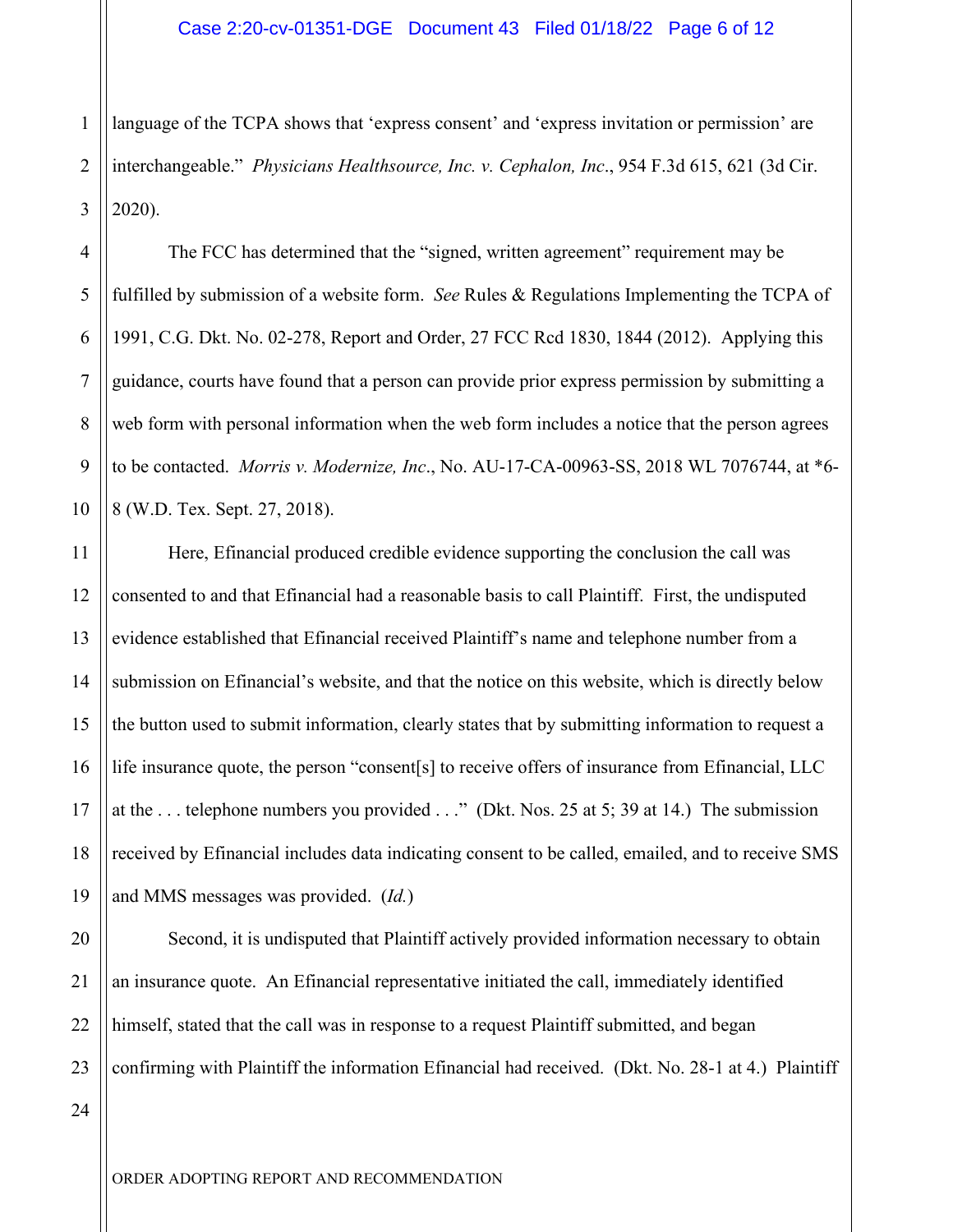### Case 2:20-cv-01351-DGE Document 43 Filed 01/18/22 Page 7 of 12

1 2 3 4 did not voice any objections when the Efinancial representative identified himself. He also confirmed information with the Efinancial representative, and then proceeded to provide additional information relevant to the internet submission, including detailed information about Plaintiff's medical and criminal history. (*Id.* at 4-7.)

5 6 This undisputed evidence supports the conclusion that Efinancial had a reasonable basis to call Plaintiff and that Plaintiff consented to the call.

7 8 9 10 11 12 13 14 15 16 17 18 In response, Plaintiff first asserts that the fact that he engaged in a detailed conversation with the Efinancial representatives should not be used against him because he was investigating and otherwise attempting to identify "all potential liable companies [that] were not identified at the outset of the unlawful call." (Dkt. No. 40 at 2.) However, the personal information he disclosed during the call supports the contention that he in fact was interested in obtaining a quote and otherwise submitted an internet request. It is reasonable to conclude that by sharing such detailed information there was an interest in an insurance quote. Moreover, despite the argument that Plaintiff played along to further investigate, as Judge Tsuchida noted, nowhere in Plaintiff's declaration did he claim he had an investigative motive for divulging detailed personal information during the telephone conversation. (Dkt. No. 39 at 15-16; *see also* Dkt. No. 37 at 2- 3.) Thus, no evidence supports the argument that Plaintiff only engaged in the conversation to investigate.

19 20 22 23 Plaintiff also reiterated that he did not submit the internet request. As support for this conclusion, he noted his declaration specifically denies submitting a request (Dkt. No. 37 at 2-3); identified that he repeatedly stated he did not request an insurance quote during the telephone conversation (after he provided information for an insurance quote) (Dkt. No. 28-1 at 9); asserted he would not have provided an incorrect birthdate and email address if he in fact had submitted

24

21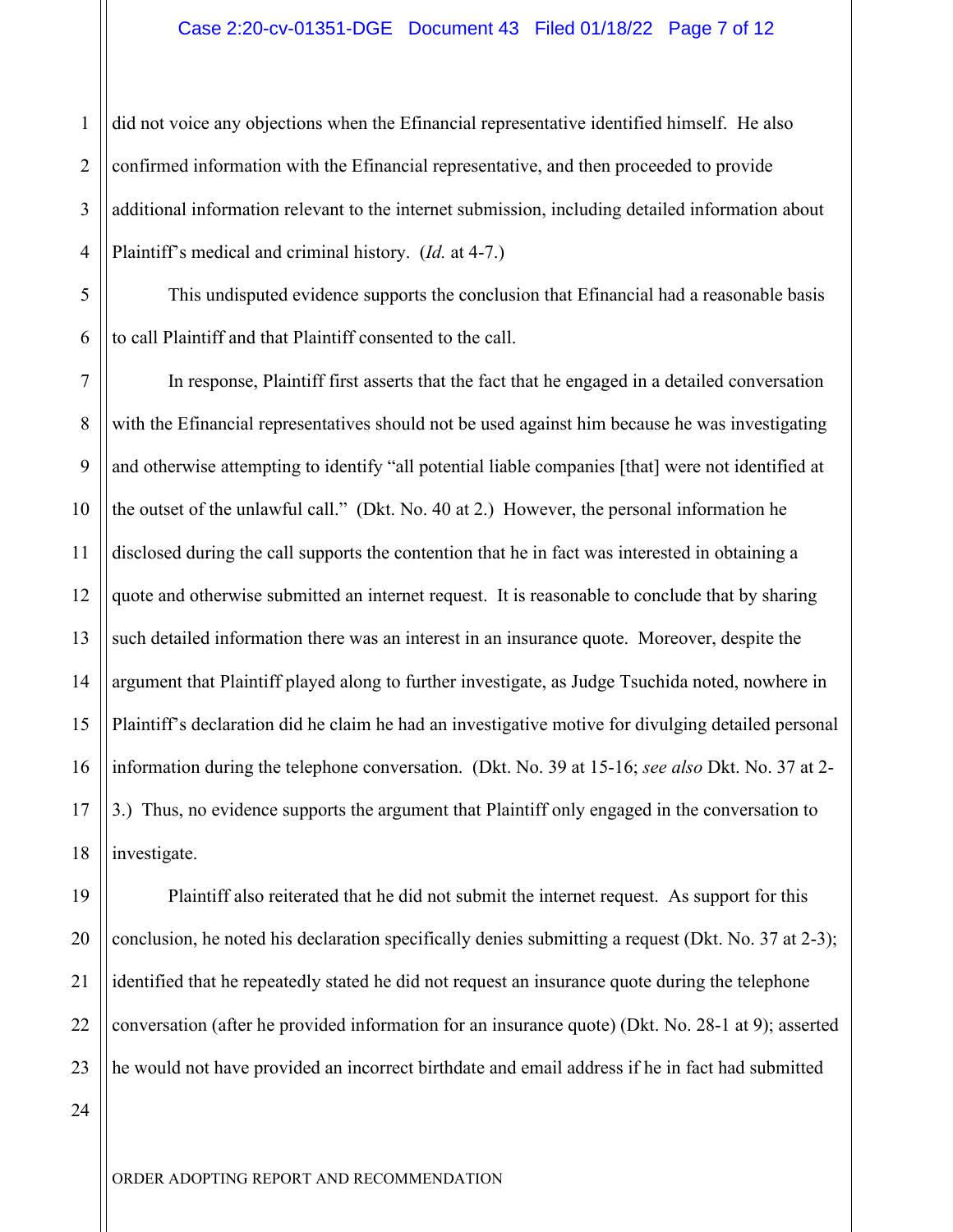## Case 2:20-cv-01351-DGE Document 43 Filed 01/18/22 Page 8 of 12

1

7

11

2 3 4 5 6 8 9 10 12 13 14 15 16 17 18 19 20 21 22 23 24 the request (Dkt. No. 37 at 3)<sup>1</sup>; asserted that the IP address associated with the internet submission geo located to California and reflected Google as the internet service provider (*id.* at 2-3); asserted the possibility of overseas hackers being involved (Dkt. No. 40 at 5); and asserted Efinancial (or associated entities) had an incentive to submit fraudulent insurance requests to itself. (*Id.* at 4-5.) <sup>1</sup> Other courts have questioned Plaintiff's actions of posing as a customer of an entity responsible for initiating a telemarketing call. Plaintiff has filed approximately 60 lawsuits under the TCPA, and has developed what one district court characterized as an "extensive and profitable history with lawsuits involving TCPA claims": Plaintiff acknowledges that he has developed a "typical practice" of deceitful conduct used to succeed in prosecuting TCPA claims. Plaintiff poses as a customer of the entity responsible for initiating the telemarketing call and induces the representative into believing that he is, in fact, an established customer and genuinely interested in the product or service offer, thereby prolonging the purported injury that Plaintiff claims to have suffered and increasing the potential damages that he could, in theory, recover. *Johansen v. Bluegrass Vacations Unlimited, Inc*., No. 20-81076-CIV-SMITH, 2021 WL 4973593 at \*1, 5 (S.D. Florida Sept. 30, 2021). The Court in that case denied Plaintiff's motion for class certification, citing Plaintiff's contention that engaging in deception was appropriate behavior for a class representative, and "serious concerns" about Plaintiff's "credibility, honesty, trustworthiness, and motives" in bringing forth the putative class action. (*Id.* at 5-6.) In another case, Plaintiff admitted that he "posed" as an interested customer when he received a telemarketing call, and called the company back when the initial phone call was disconnected. *Johansen v. Nat'l Gas & Elec. LLC*, No. 2:17-cv-587, 2017 WL 6505959, at \*3 (S.D. Ohio Dec. 20, 2017) Plaintiff acknowledged that he had no intention of engaging the company's services, but played along "as he typically does" and "affirmatively took the steps necessary to seemingly enroll" with the company despite knowing that "no matter what happened, he would not receive [the company's] services" because he deliberately provided the company with an incorrect address and an incorrect account number. (*Id*.) The Court found that Plaintiff's admissions "cast serious doubts on his fitness to serve as an adequate class representative" and also "appear[ed] to undermine the viability of his cause of action under the TCPA." (*Id.*) The district court in that case found that Plaintiff's "deceptive conduct gave [the defendant] an objectively reasonable basis for believing that [plaintiff] had established a business relationship with [defendant]." (*Id.* at 4.)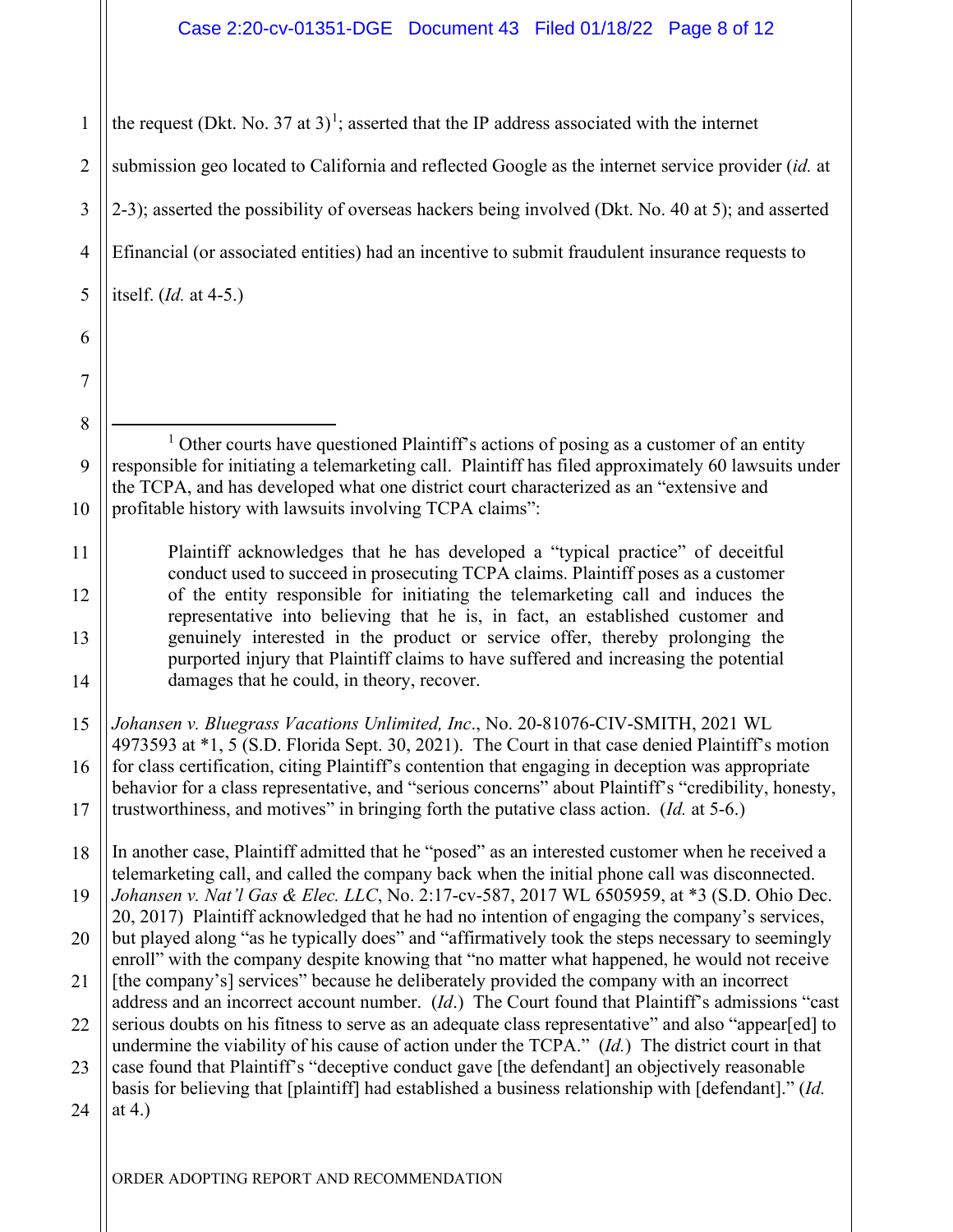1 2 3 4 5 6 7 However, Judge Tsuchida pointed out that various publicly available websites listed the IP address associated with the life insurance request as being in North Charleston and South Carolina, which "simply underscores the unreliability of IP addresses and provides no meaningful information about who submitted the online form for a life insurance quote." (Dkt. No. 39 at 16-17.) In addition, the assertions that overseas hackers were involved or that Efinancial may have submitted the insurance request to itself is speculative at most, and "mere allegation and speculation do not create a factual dispute for purposes of summary judgment." *Nelson v. Pima Cmty. Coll.*, 83 F.3d 1075, 1081-1082 (9th Cir. 1996).

Moreover, as Judge Tsuchida noted, Efinancial identified that the email address used as part of the internet request was linked to the physical address Plaintiff provided to Efinancial during the April 7, 2020 call and that the name provided in the internet request was potentially associated with Plaintiff's telephone number. (Dkt. No. 38 at 9.)

The Court, therefore, agrees with Judge Tsuchida's conclusion that Plaintiff failed to produce sufficient evidence to create a genuine issue of material fact and that no reasonable jury would find that someone other than Plaintiff requested and consented to being called by Efinancial.

# **B. Even if Plaintiff did not submit the online request, TCPA Safe Harbor Provisions Apply.**

Even assuming a question of fact exists as to whether Plaintiff submitted the internet request, the TCPA safe harbor provisions apply.

The TCPA provides that "[i]t shall be an affirmative defense in any action brought under this paragraph that the defendant has established and implemented, with due care, reasonable practices and procedures to effectively prevent telephone solicitations in violation of the regulations prescribed under this subsection." 47 U.S.C. § 227(c)(5). If an entity has violated the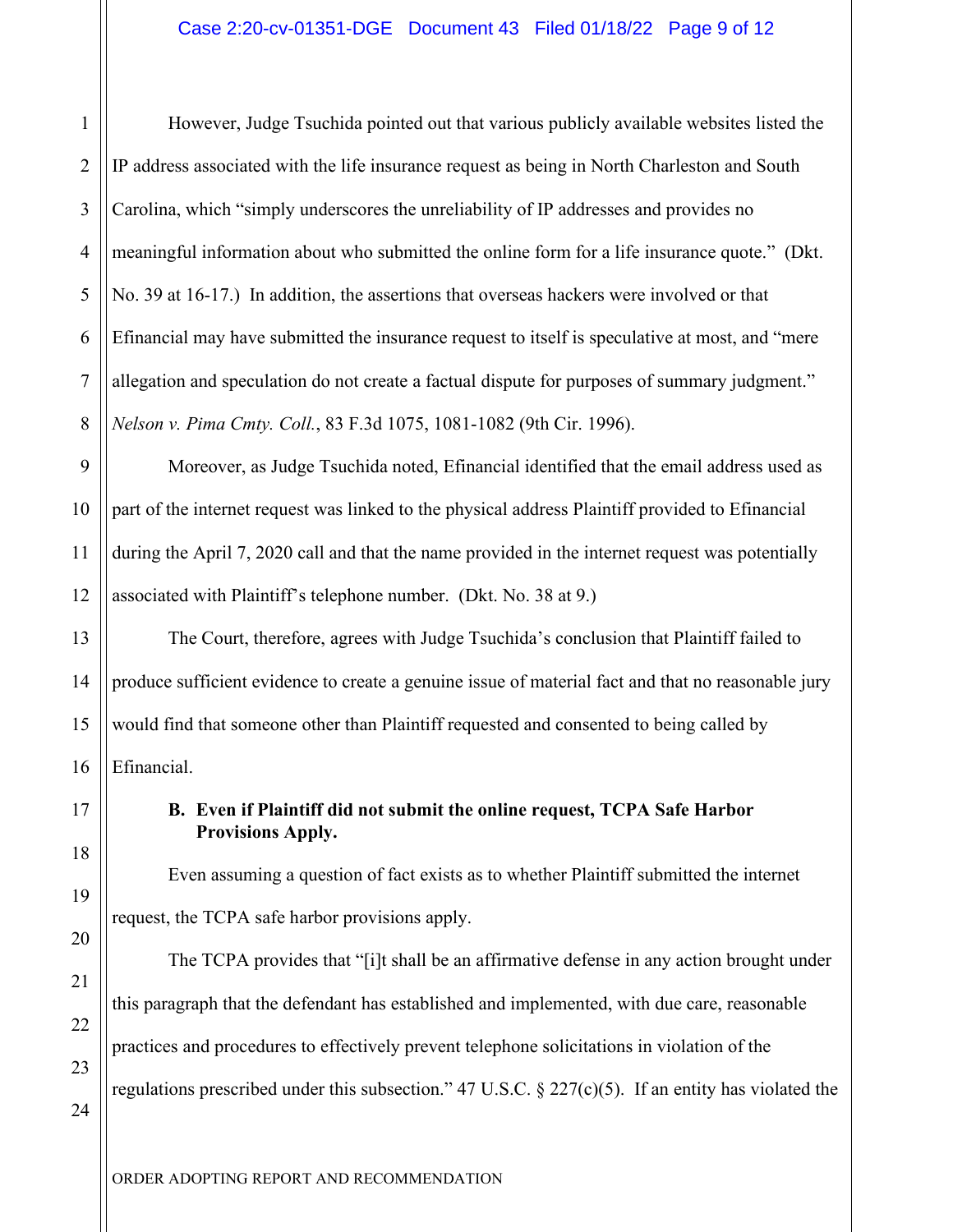1 2 3 4 5 6 7 8 9 TCPA, it can avoid liability if the call was placed in error and that "as part of its routine business practice," it meets various standards, specifically: (1) "written procedures to comply with the national do-not-call rules;" (2) training of personnel on those procedures; (3) maintenance of a list of phone numbers that the entity cannot contact; (4) the use of "a process to prevent telephone solicitations to any telephone number on any list established pursuant to the do-notcall rules;" and (5) the use of "a process to ensure that it does not sell, rent, lease, purchase or use the national do-not-call database, or any part thereof, for any purpose except compliance with this section and any such state or federal law to prevent telephone solicitations to telephone numbers registered on the national database."  $47 \text{ C.F.R.}$  §  $64.1200(c)(2)(i)(A)-(E)$ .

10 13 14 Plaintiff first asserts the TCPA safe harbor provisions are inapplicable because Efinancial did not purchase or access the DNC prior to making the calls, and substantial compliance is insufficient to avail oneself of said provisions. However, as Judge Tsuchida identified, "Substantial compliance with regulatory requirements may suffice when such requirements are procedural and when the essential statutory purposes have been fulfilled." (Dkt. No. 39 at 22-23) (quoting *Shotgun Delivery, Inc. v. United States*, 269 F.3d 969, 973-74 (9th Cir. 2001)).

16 18 19 20 Here, Efinancial produced significant evidence that as part of its routine business practice, it complies with the standards required by the safe harbor provision and had substantially complied with the purpose of the TCPA, "to protect consumers from the unwanted intrusion and nuisance of unsolicited telemarketing phone calls and fax advertisements", by only calling those who have requested a life insurance quote and consented to be called. (Dkt. Nos. 25-1 at 2-4; 25-4 at 2-27; 26 at 1-3; 27 at 1-4; 39 at 21-24); *Van Patten v. Vertical Fitness Grp*., 847 F.3d 1037, 1043 (9th Cir. 2017). In other words, Efinancial's internal procedures in fact had

24

21

22

23

11

12

15

17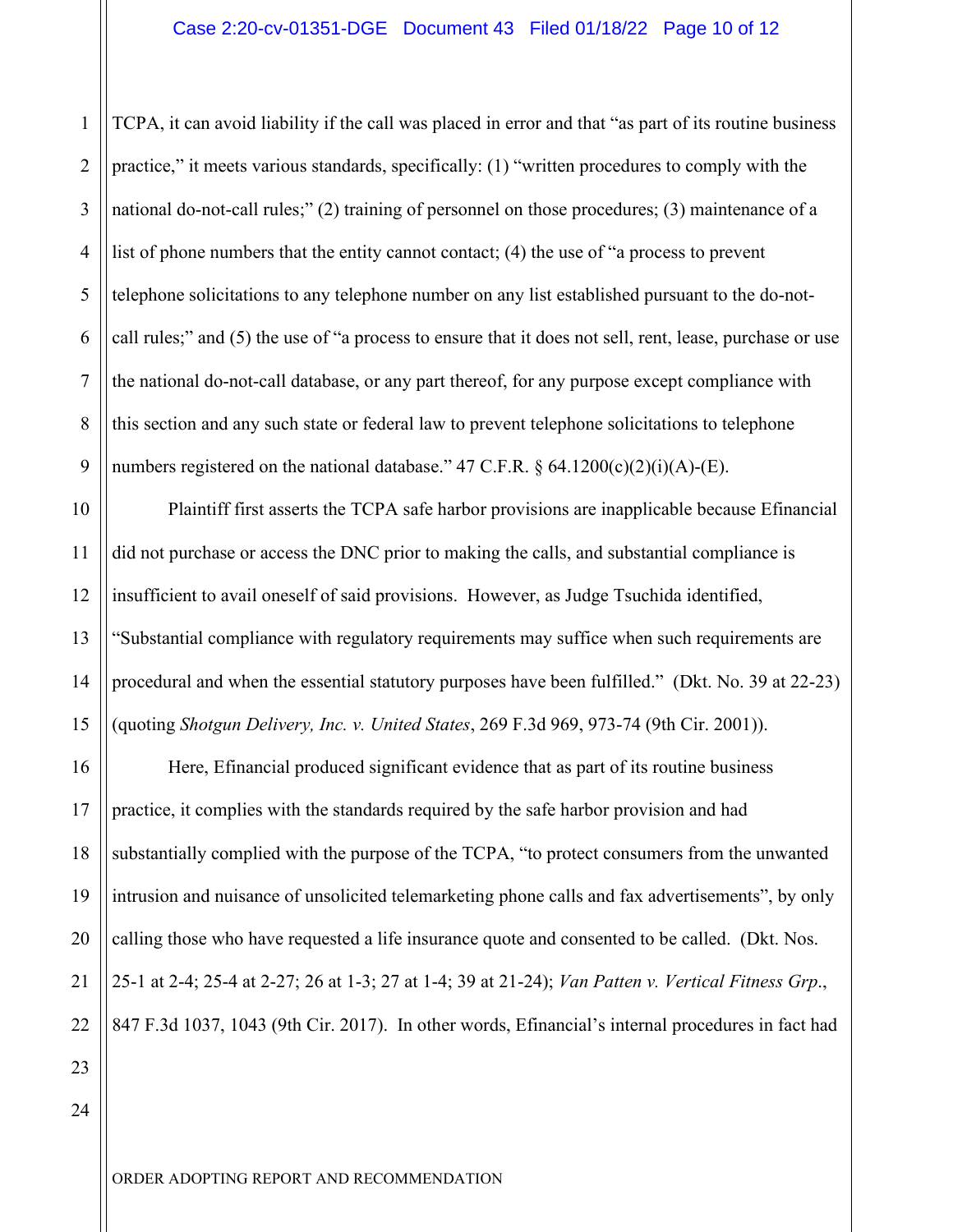1 2 prevented calls to Plaintiff except for the call initiated because of the internet request at issue in this case.

3 4 5 6 7 8 9 10 11 12 13 14 15 Plaintiff also contends Efinancial did not establish it had contacted Plaintiff "in error" because the alleged error was not supported "by evidence showing that otherwise unlawful telephone solicitations were made unintentionally and detailing any procedural backgrounds that led to such calls, as well as the steps that the seller has taken to minimize future errors." (Dkt. No. 40 at 7) (quoting *Dynasty Mortgage, LLC, Notice of Apparent Liability for Forfeiture*, 20 FCC Rcd 4912, 4929 (2005)). However, as Judge Tsuchida noted, "it is not clear that procedural breakdown is the sine qua non of the safe harbor provision." (Dkt. No. 39 at 19-20) (quoting *Simmons v. Charter Commc'ns., Inc.*, 222 F. Supp. 3d 121, 135 (D. Conn. 2016), aff'd, 686 F. App'x 48 (2d Cir. 2017)). Moreover, the plain meaning of the word "error" is "a mistake". (*Id*.) Thus, regardless of whether Plaintiff or a third party actor submitted the internet request, Efinancial "would be understandably mistaken in its belief that Plaintiff had consented to the call." (Dkt. No. 39 at 21.) In the Court's view, this mistaken belief constitutes an "error" within the purview of the TCPA safe harbor provisions.

In short, even if a question of fact existed as to whether plaintiff requested or consented to the call in question, the TCPA's safe harbor provisions would still apply.

18

16

17

19

20

21

22

23

## **IV. ORDER**

Having reviewed the Report and Recommendation of the Honorable Brian A. Tsuchida, United States Magistrate Judge, any objections or responses to that, and the remaining record, the Court finds and ORDERS:

(1) The Court ADOPTS the Report and Recommendation;

(2) Defendant's Motion for Summary Judgment (Dkt. No. 24) is GRANTED;

24